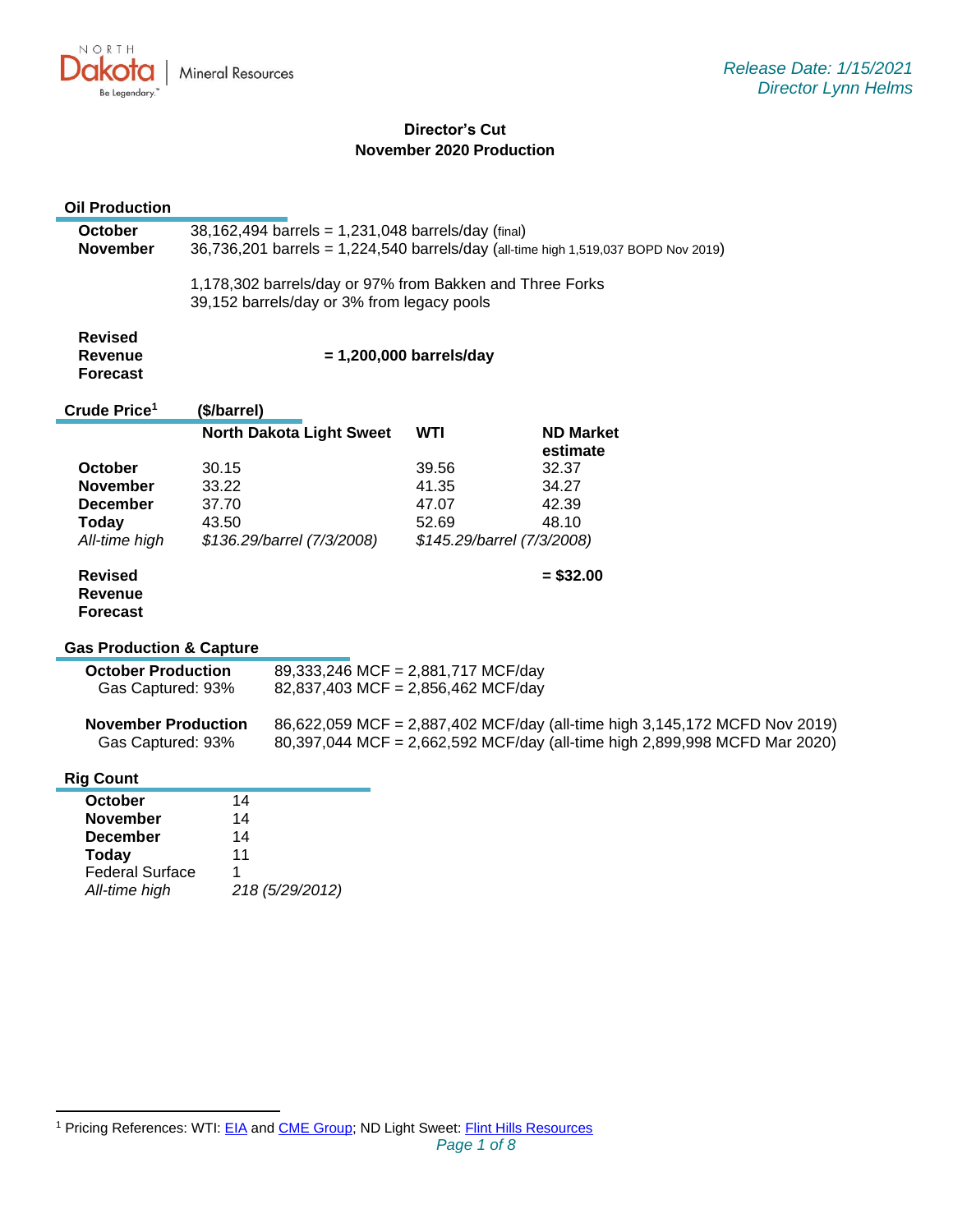

#### **Wells**

NORTH

|                                              | <b>September</b> | October                  | <b>November</b>                                                                                                                                                                           | <b>December</b>                                                 | <b>Revised</b><br>Revenue<br><b>Forecast</b> |
|----------------------------------------------|------------------|--------------------------|-------------------------------------------------------------------------------------------------------------------------------------------------------------------------------------------|-----------------------------------------------------------------|----------------------------------------------|
| <b>Permitted</b>                             | -                | 74 drilling<br>1 seismic | 52 drilling<br>0 seismic                                                                                                                                                                  | 66 drilling<br>1 seismic<br>(All-time high was 370 - Oct. 2012) |                                              |
| <b>Completed</b>                             | ۰                | 54 (Final)               | 74 (Revised)                                                                                                                                                                              | 44 (Preliminary)                                                | 25                                           |
| Inactive <sup>2</sup>                        | ۰                | 2,934                    | 2,870                                                                                                                                                                                     | ٠                                                               |                                              |
| <b>Waiting on</b><br>Completion <sup>3</sup> | ۰                | 724                      | 710                                                                                                                                                                                       | ۰                                                               |                                              |
| <b>Producing</b>                             | ۰                | 15,524                   | 15,601 (Preliminary)<br>13,535 (87%) from<br>unconventional Bakken-<br><b>Three Forks</b><br>2,066 (13%) from legacy<br>conventional pools<br>(All-time high was March<br>$2020 - 16,280$ | $\blacksquare$                                                  |                                              |

## **Fort Berthold Reservation Activity**

|                                  | Total   | Fee Land | <b>Trust Land</b> |
|----------------------------------|---------|----------|-------------------|
| Oil Production                   | 299,785 | 85.816   | 213.970           |
| Drilling Rigs                    |         |          |                   |
| Active Wells                     | 2.515   |          | .895              |
| Waiting on completion            |         |          |                   |
| <b>Approved Drilling Permits</b> | ∣ 265   | つら       | ววก               |
| <b>Potential Future Wells</b>    |         |          | 2 893             |

## **Drilling and Completions Activity**

The drilling rig count was stable in the mid 50's second half of 2019 through March 2020. Drilling rig count is down 75% January to November of 2020.

The number of well completions has been very volatile since March as the number of active completion crews dropped from 25 to 1, now 4.

Lower crude oil price has put extreme downward pressure on rig and completion crew counts. Unemployment claims are published every Thursday at [https://www.ndlmi.com/gsipub/index.asp?docid=687](https://gcc02.safelinks.protection.outlook.com/?url=https%3A%2F%2Fwww.ndlmi.com%2Fgsipub%2Findex.asp%3Fdocid%3D687&data=04%7C01%7Ckahaarsager%40nd.gov%7C6928b6351bcb4a1a121b08d8b9647a47%7C2dea0464da514a88bae2b3db94bc0c54%7C0%7C0%7C637463188508258841%7CUnknown%7CTWFpbGZsb3d8eyJWIjoiMC4wLjAwMDAiLCJQIjoiV2luMzIiLCJBTiI6Ik1haWwiLCJXVCI6Mn0%3D%7C1000&sdata=5LZcR5e%2BsXcR1z7AepHBWKUr9aCQlNgtJ%2BwmPePqM%2Bo%3D&reserved=0) indicating approximately 12,900 unemployment claims as of 1/9/21 with more jobs at risk due to winter weather.

Drilling permit activity is slower and more volatile due to oil price volatility. Operators continue to maintain a permit inventory of approximately 12 months and some experienced drilling rig and completion crews.

<sup>2</sup> Includes all well types on IA and AB statuses: **IA** = Inactive shut in >3 months and <12 months;

**AB** = Abandoned (Shut in >12 months)

<sup>&</sup>lt;sup>3</sup> The number of wells waiting on completions is an estimate on the part of the director based on idle well count and a typical five-year average. Neither the State of North Dakota, nor any agency officer, or employee of the State of North Dakota warrants the accuracy or reliability of this product and shall not be held responsible for any losses caused by this product. Portions of the information may be incorrect or out of date. Any person or entity that relies on any information obtained from this product does so at his or her own risk.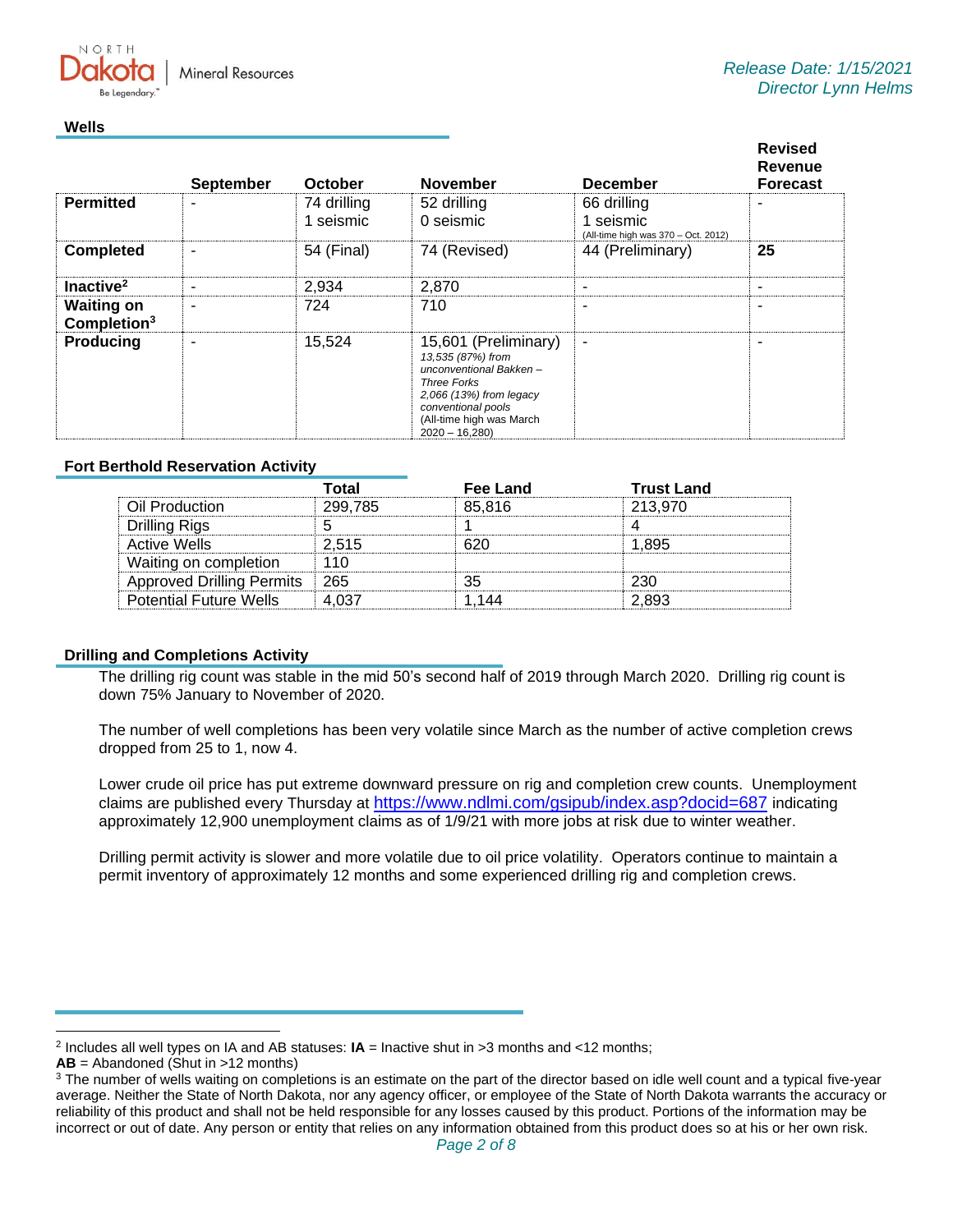

## **Crude Oil Markets**

The OPEC+ agreement to cut 7.2 million barrels per day expires 1/31/21. OPEC+ has agreed to discuss increasing production at their January, February, and March 2021 meetings with a general consensus to maintain \$45-\$55 WTI. The two biggest uncertainties are COVID and Biden administration policies on Iran. Liquid fuel demand bottomed out in August, and is recovering slowly and unevenly, but is not expected to return to 2019 levels until 2022.



Crude oil transportation capacity including rail deliveries to coastal refineries is adequate, but could be disrupted due to:

- US Appeals Court for the ninth circuit upholding of a lower court ruling protecting the Swinomish Indian Tribal Community's right to sue to enforce an agreement that restricts the number of trains that can cross its reservation in northwest Washington state.
- A possible shut down of DAPL in Civil Action No. 16-1534

#### **Seismic**

| Seismic activity has ceased again with completion of carbon capture projects. |  |                              |                                 |  |  |
|-------------------------------------------------------------------------------|--|------------------------------|---------------------------------|--|--|
| <b>Active</b>                                                                 |  | Recording   NDIC Reclamation | Remediating Suspended Permitted |  |  |
| <b>Surveys</b>                                                                |  | <b>Projects</b>              |                                 |  |  |
|                                                                               |  |                              |                                 |  |  |

#### **Gas Capture**

US natural gas storage remains 7% above the five-year average due to the mild winter so far. Crude oil inventories have fallen back to the upper range of the long term average. Both indicate limited potential for significant price increases in the near future. North Dakota shallow gas exploration could be economic at future gas prices, but is not at the current price.

The price of natural gas delivered to Northern Border at Watford City has increased \$0.32 to \$2.27/MCF. This results in a current oil to gas price ratio of 21 to 1. The state wide gas flared volume from October to November decreased 1,806 MCFD to 207,502 MCF per day, and the percent flared was unchanged at 7.0% while Bakken capture percentage also is unchanged at 93%.

| The historical high flared percent was 36% in 09/2011                                                                                                                     | The Commission established the following gas<br>capture goals:                                                                                                                                                                                                        |  |  |
|---------------------------------------------------------------------------------------------------------------------------------------------------------------------------|-----------------------------------------------------------------------------------------------------------------------------------------------------------------------------------------------------------------------------------------------------------------------|--|--|
| <b>Gas Capture Details:</b><br>Statewide<br>93%<br>Statewide Bakken<br>93%<br>94%<br>Non-FBIR Bakken<br>FBIR Bakken<br>90%<br>Trust FBIR Bakken<br>89%<br>96%<br>Fee FBIR | October 1, 2014 - December 31, 2014<br>74%<br>January 1, 2015 - March 31, 2016<br>$\frac{1}{2}$ 77%<br>April 1, 2016 - October 31, 2016<br>80%<br>November 1, 2016 - October 31, 2018<br>85%<br>November 1, 2018 - October 31, 2020<br>88%<br>91%<br>November 1, 2020 |  |  |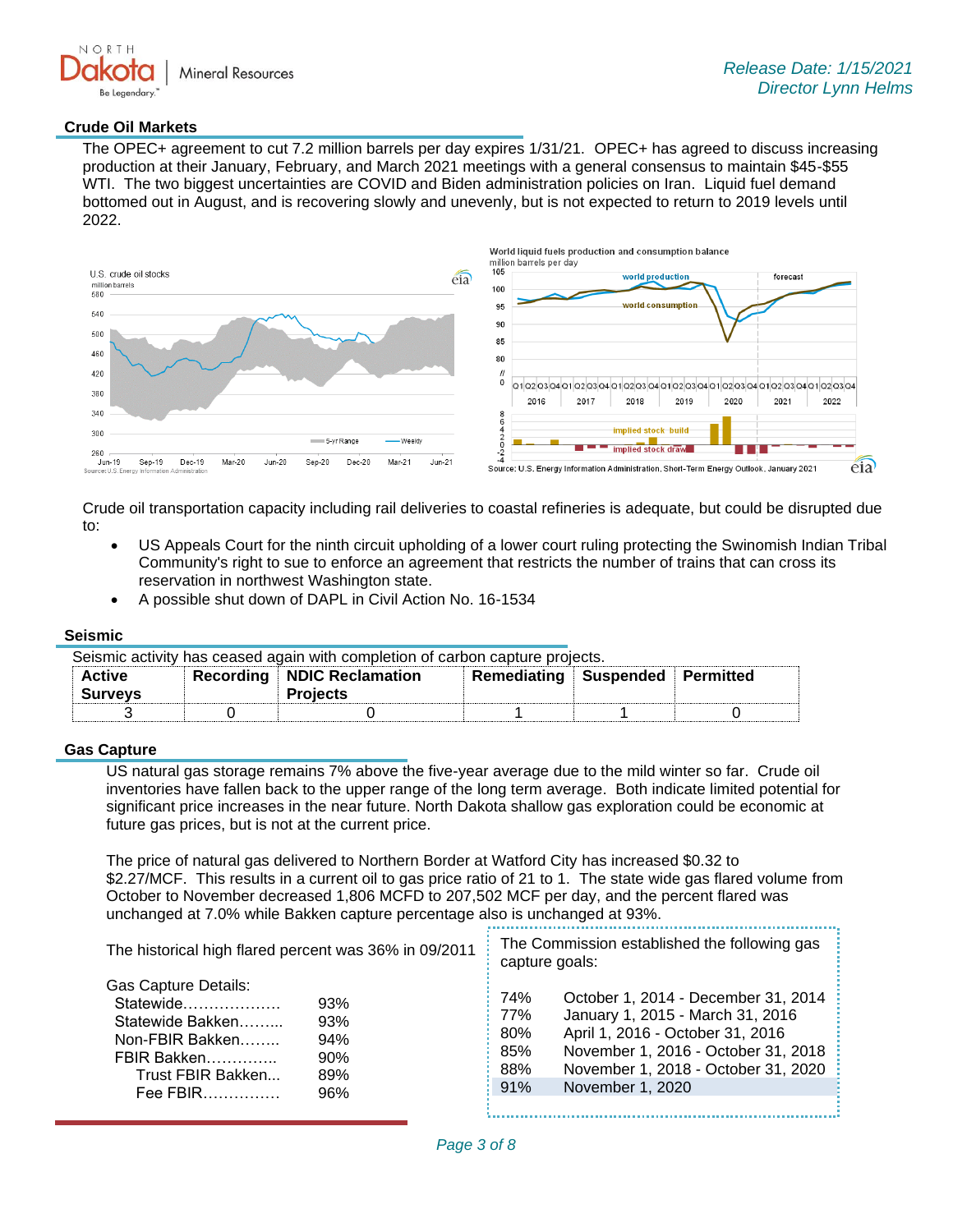

# **Agency Updates**

#### **Bureau of Indian Affairs**

**BIA** has published a new final rule to update the process for obtaining rights of way on Indian land. The rule was published 11/19/15 and became effective 12/21/15. The final rule can be found at [https://www.federalregister.gov/articles/2015/11/19/2015-28548/rights-of-way-on-indian-land.](https://gcc02.safelinks.protection.outlook.com/?url=https%3A%2F%2Fwww.federalregister.gov%2Farticles%2F2015%2F11%2F19%2F2015-28548%2Frights-of-way-on-indian-land&data=04%7C01%7Ckahaarsager%40nd.gov%7C6928b6351bcb4a1a121b08d8b9647a47%7C2dea0464da514a88bae2b3db94bc0c54%7C0%7C0%7C637463188508268796%7CUnknown%7CTWFpbGZsb3d8eyJWIjoiMC4wLjAwMDAiLCJQIjoiV2luMzIiLCJBTiI6Ik1haWwiLCJXVCI6Mn0%3D%7C1000&sdata=a5l0ZWxiv927whetB9b%2F6DI4m6QOmSlIFot7WWc%2FKto%3D&reserved=0) On 3/11/16, the Western Energy Alliance filed a complaint and motion for a temporary restraining order and/or a preliminary injunction. On 04/19/16, the US District court for the District of North Dakota issued an order denying the motion for a preliminary injunction. The new valuation requirements were resulting in increased delays so BIA provided a waiver that expires 04/05/2020. On 03/09/2020 the NDIC submitted comments supporting an extension of that waiver through 04/05/2021 to allow infrastructure development to continue while BIA develops and implements the new process. NDIC comments can be found at<http://www.nd.gov/ndic/ic-press/Sweeney%20letter%20200309.pdf>

## **Bureau of Land Management**

**BLM published a new final rule 43 CFR Parts 3100, 3160 and 3170 to update and replace its regulations on venting and flaring of natural gas** effective 1/17/16. The final rule can be viewed online at [https://www.blm.gov/programs/energy-and-minerals/oil-and-gas/operations-and-production/methane-and](https://gcc02.safelinks.protection.outlook.com/?url=https%3A%2F%2Fwww.blm.gov%2Fprograms%2Fenergy-and-minerals%2Foil-and-gas%2Foperations-and-production%2Fmethane-and-waste-prevention-rule&data=04%7C01%7Ckahaarsager%40nd.gov%7C6928b6351bcb4a1a121b08d8b9647a47%7C2dea0464da514a88bae2b3db94bc0c54%7C0%7C0%7C637463188508268796%7CUnknown%7CTWFpbGZsb3d8eyJWIjoiMC4wLjAwMDAiLCJQIjoiV2luMzIiLCJBTiI6Ik1haWwiLCJXVCI6Mn0%3D%7C1000&sdata=90Vwt7ftXWRIBAgd65ZbZd2b5CXLLie7e1X9FkprClw%3D&reserved=0)[waste-prevention-rule](https://gcc02.safelinks.protection.outlook.com/?url=https%3A%2F%2Fwww.blm.gov%2Fprograms%2Fenergy-and-minerals%2Foil-and-gas%2Foperations-and-production%2Fmethane-and-waste-prevention-rule&data=04%7C01%7Ckahaarsager%40nd.gov%7C6928b6351bcb4a1a121b08d8b9647a47%7C2dea0464da514a88bae2b3db94bc0c54%7C0%7C0%7C637463188508268796%7CUnknown%7CTWFpbGZsb3d8eyJWIjoiMC4wLjAwMDAiLCJQIjoiV2luMzIiLCJBTiI6Ik1haWwiLCJXVCI6Mn0%3D%7C1000&sdata=90Vwt7ftXWRIBAgd65ZbZd2b5CXLLie7e1X9FkprClw%3D&reserved=0). North Dakota, Wyoming, Montana, Western Energy Alliance, and IPAA filed for a preliminary injunction to prevent the rule going into effect until the case is settled. A hearing in Casper, Wyoming was held 1/6/17. On 1/16/17 the court denied all of the petitioners' motions for preliminary injunctions. **On 2/3/17 the US House of Representatives voted 221-191 to approve a Congressional Review Act resolution against the rule.** On 3/28/17 President Trump issued an executive order which in part directs "The Secretary of the Interior shall review the following final rules, and any rules and guidance issued pursuant to them, for consistency with the policy set forth in section 1 of this order and, if appropriate, shall, as soon as practicable, suspend, revise, or rescind the guidance, or publish for notice and comment proposed rules suspending, revising, or rescinding those rules:". This rule is included in the list as item (iv). North Dakota plans to continue active participation in the litigation of this rule until the BLM takes final action eliminating the rule. **On 5/10/17 the Senate voted 51 to 49 against the CRA, allowing the rule to remain in effect.** On 6/27/17 U.S. D. Ct. Judge Skavdahl granted BLM's motion to extend the merits briefing schedule by 90 days, based on BLM's APA 705 stay and BLM's representations regarding its plans to reconsider the VF Rule. Opening briefs were filed 7/3/17. On 7/5/17 California and New Mexico sued BLM in the U.S. District Court for the Northern District of California, seeking a declaratory judgement that BLM's APA 705 stay was illegal and vacating the stay. The relief they request would vacate the stay of the January 2018 compliance et al deadlines, bringing them all back into force. BLM officials encouraged North Dakota to intervene. On 7/12/17 a group of NGOs including the Fort Berthold Protectors of Water and Earth Rights filed a separate suit against the BLM in federal court in the U.S. District Court for the Northern District of California, seeking a declaratory judgement that BLM's APA 705 stay was illegal and vacating the stay. California and New Mexico, along with various environmental groups, have challenged BLM's stay in the Northern District of California, and filed a motion for summary judgment on 7/26/17. On 8/24/17 North Dakota filed a response supporting BLM's motion, a motion to intervene, and a motion to change venue to Wyoming in an attempt to prevent all of the litigation regarding the timing of the Flaring Rule, including the future rulemakings further extending compliance deadlines that BLM has stated that it intends to publish, could end up in front of the magistrate judge in the Northern District of California instead of Judge Skavdahl in Wyoming. On 10/04/17 the federal magistrate judge in the Northern District of California granted the summary judgement motion by California, New Mexico, and several NGOs throwing out BLM's administrative and temporary postponement of several of the future rules compliance dates/obligations. On 10/05/17 the BLM issued a Federal Register Notice for a proposed rule that if finalized will delay certain requirements of the BLM Rule until January 17, 2019. North Dakota submitted comments to (1) support BLM's decision to delay certain compliance requirements and (2) continue to make the record that BLM exceeded its authority to promulgate the rule in the first place with particular emphasis on the specific/unique North Dakota considerations at issue. NDIC comments are available at [http://www.nd.gov/ndic/ic-press/dmr-blm-comments17-11.pdf.](http://www.nd.gov/ndic/ic-press/dmr-blm-comments17-11.pdf) BLM, the states of CA & NM, and the NGOs supporting the current final rule were granted an extension to file response briefs to December 11<sup>th</sup> in the WY court. On 11/29/17 North Dakota filed a response to industry petitioner's motion for a preliminary injunction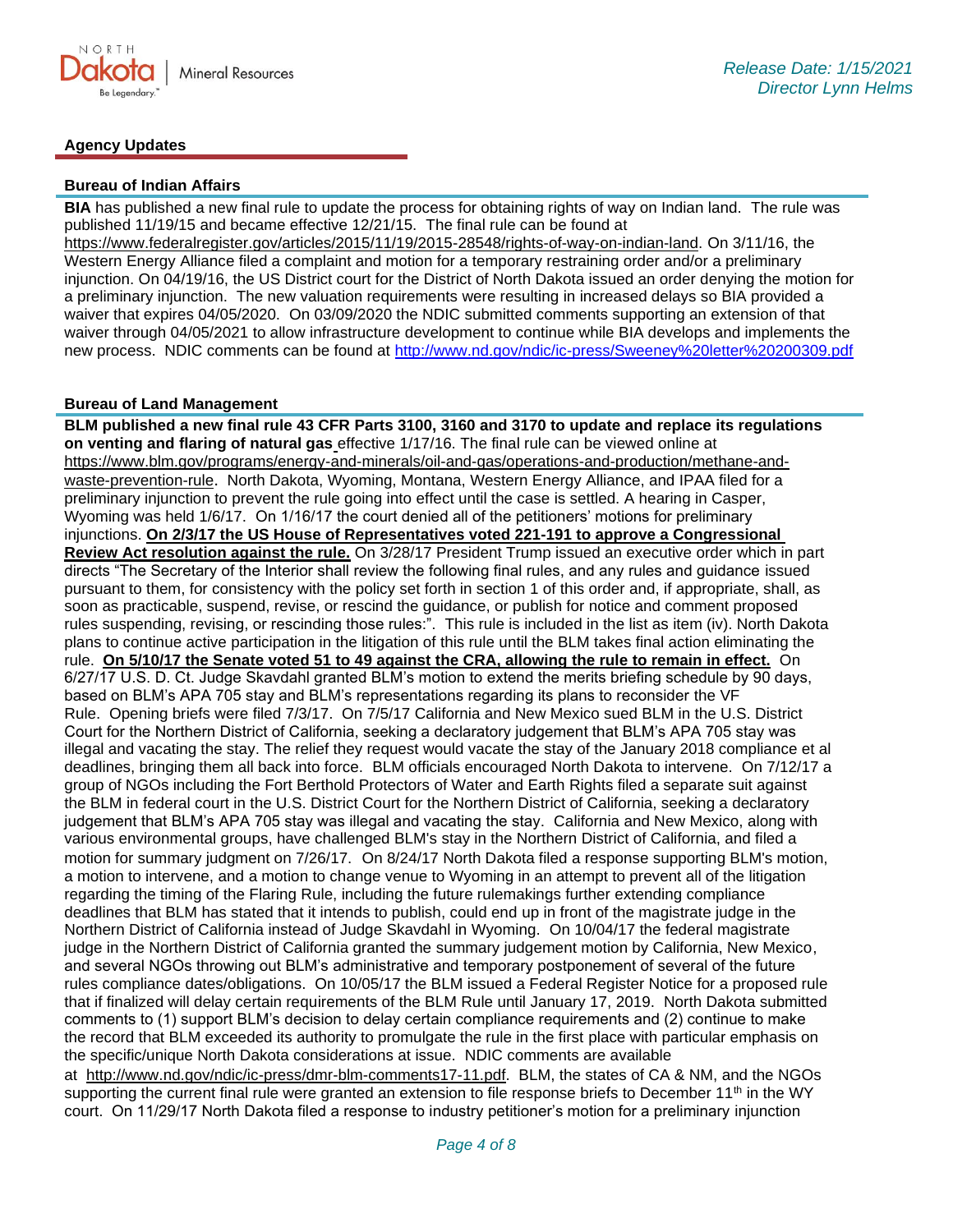

supporting a preliminary or permanent injunction. On 12/4/17 USDOJ petitioned the 9th US Judicial Circuit Court in San Francisco to review and overturn the Northern District of California court's November decision ordering the US Bureau of Land Management to make oil and gas producers comply with the methane emissions requirements while the rules are being reviewed. On 12/7/17 BLM published a rule in the Federal Register delaying the methane regulation until January 2019, saying the previous rule is overly burdensome to industry. Officials said the delay will allow the federal Bureau of Land Management time to review the earlier rule while avoiding tens of millions of dollars in compliance costs to industry that may turn out to be unnecessary. On 12/19/17 BLM was sued by California, New Mexico, and a large group of NGOs in the Northern District of California federal court over the 12/7/17 rule extending certain compliance dates in BLM's 2016 Rule. The complaint requests that BLM's extension rule be set aside and the provisions it relates to reinstated. On 12/26/17 BLM filed a motion seeking to stay the litigation in the U.S. District Court case in WY and to vacate the January 5 briefing deadline, a motion in which the industry trade associations and Montana and Wyoming joined. North Dakota and Texas filed a short response on 12/27/17 asking the Court to deny the motion or allow until 1/12/18 to fully respond to BLM's holiday week motion. On 12/29/17 the Wyoming district court granted BLM's motion to stay the 2016 Rule challenge litigation. On 2/22/18 BLM published a new rule proposal to revise the 2016 final Waste Prevention Rule (also known as the venting and flaring rule). The proposed rule would eliminate duplicative regulatory requirements and re-establish long-standing requirements that the 2016 final rule sought to replace. The Federal Register notice specifically requested comment on ways that the BLM can reduce the waste of gas by incentivizing the capture, reinjection, or beneficial use of the gas. NDIC comments can be viewed at [http://www.nd.gov/ndic/ic-](http://www.nd.gov/ndic/ic-press/blm%20comments%20180417.pdf)

[press/blm%20comments%20180417.pdf.](http://www.nd.gov/ndic/ic-press/blm%20comments%20180417.pdf) On 2/22/18 Judge Orrick in the Northern District of California entered a preliminary injunction against the BLM's "Suspension Rule" which suspended for one year certain compliance deadlines in BLM's Venting and Flaring Rule. Judge Orrick also denied North Dakota's motion to transfer the case to the District of Wyoming where Judge Skavdahl had stayed the original rule on the grounds that parties were protected by the Suspension Rule. The immediate effect of this decision was to reinstate the BLM Venting and Flaring Rule in full, along with compliance deadlines that became effective January 17, 2018, and remove the protections relied upon by Judge Skavdahl the District of Wyoming case. On 3/7/18 U.S. District Court Judge Skavdahl granted the North Dakota/Texas Motion to lift the stay in the challenge to the BLM's Venting & Flaring Rule. The California Court explicitly adopted North Dakota's central position in intervention - stating that "I express no judgment whatsoever in this opinion on the merits of the [V&F] Rule," showing great deference to Judge Skavdahl and the existing case in his Court and rejecting the California, NM, and NGOs request to uphold the V&F Rule. On 4/4/18 U.S. District Judge Skavdahl issued an order granting Wyoming's request for a partial stay of the Rule under Section 705 of the APA. The Court's limited Stay Order provides immediate relief to industry, but the balance of the Rule, including BLM's unlawful exercise of authority over State and private mineral interests through an over-inclusive application of communitization remains. The Court denied the North Dakota/Texas motion to move forward to complete briefing on the merits, and also denied industry's motion for a preliminary injunction. The Court expressed frustration with " the administrative dysfunction" reflected by this case as it ping-pongs between the District Courts of Wyoming and California and BLM's various attempts to delay, rescind or replace the Rule, concluding that "going forward on the merits at this point remains a waste of judicial resources and disregards prudential ripeness concerns." On 4/5/18 15 NGOs filed a Notice of Appeal with the 10th Circuit. California & New Mexico followed suit on 4/5/18 and have now also filed an appeal with the 10th Circuit. On 9/12/18 North Dakota filed a brief in the 10<sup>th</sup> Circuit Court of Appeals urging the Court, if it chooses to reverse the Wyoming district court's Stay Order, to remand the case back to the Wyoming district court with direction to finish this protracted legal process by promptly proceeding to a ruling on the merits. On 9/18/18 BLM issued their final rule revising the Obama-era Waste Prevention Rule, also referred to as the venting and flaring rule. The new rule will better align venting and flaring regulations with President Trump's priorities on energy development, job creation, and reduced compliance costs. These changes will also allow BLM to recognize existing state regulatory efforts and avoid duplicative requirements. In response to comments and after further consideration, the BLM made the following modifications to the proposed rule in this final rule: (1) Clarification that the 24-hour limit on royalty-free flaring during downhole well maintenance and liquids unloading in § 3179.104 applies "per event"; (2) Addition of a standard for "applicable rules, regulations, or orders" of a State regulatory agency or tribe in § 3179.201(a); and (3) Addition of a provision allowing for tribes to seek BLM approval to have tribal rules apply in place of any or all of the provisions of subpart 3179. The revised rule goes into effect on 11/27/18. On 9/28/18 a coalition of 17 conservation and tribal citizen groups filed a lawsuit challenging the decision to revise the Bureau of Land Management's Waste Prevention Rule, stating that the rule violates a number of existing federal policies. The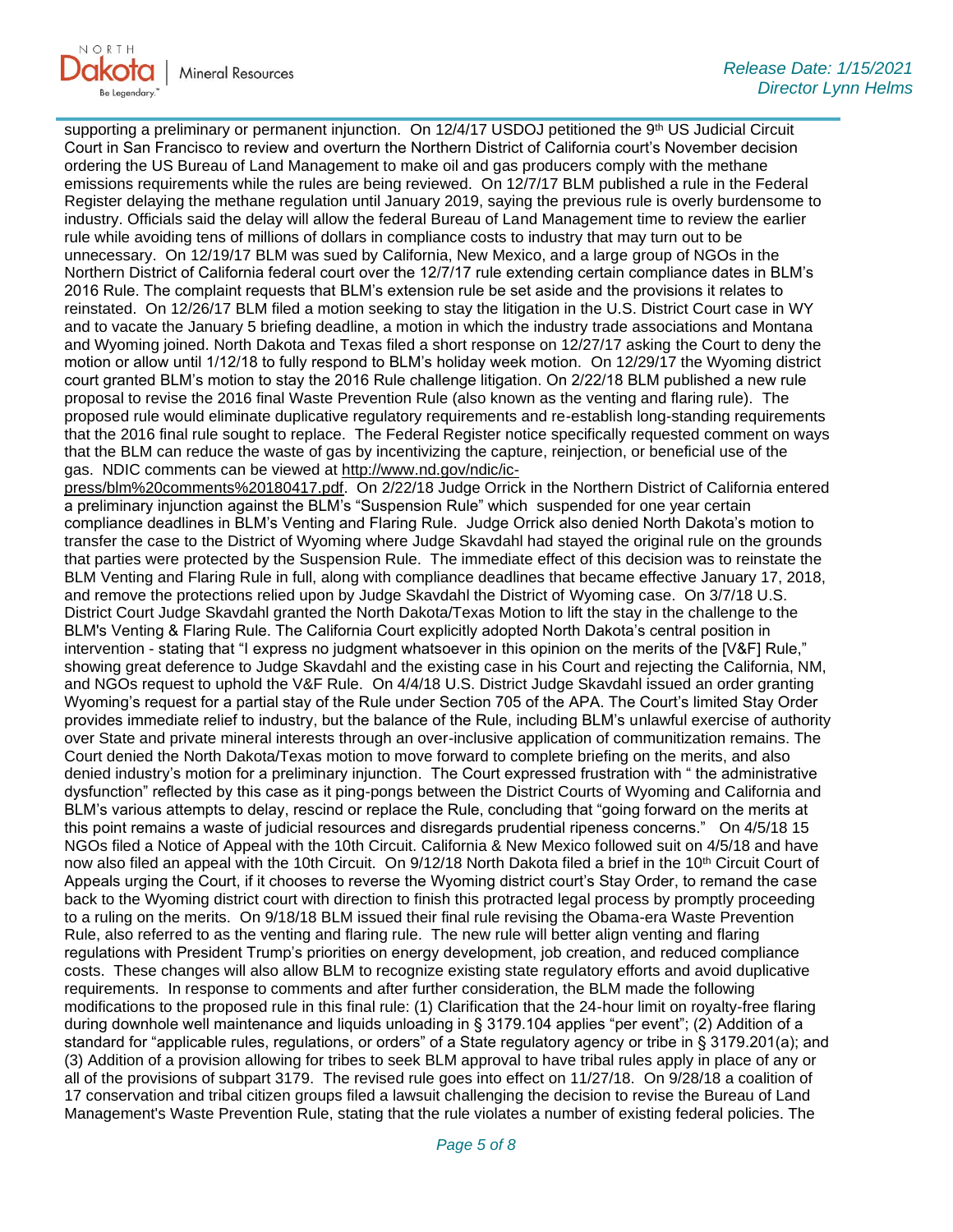

states of New Mexico and California also filed a lawsuit challenging BLM's action. The BLM and NDIC have reached an impasse on negotiations for an agreement to implement section 3179.201, but continue to communicate regarding possible ways to resolve the disagreement. On 08/15/20 the U.S. District Court for the Northern District of California invalidated the 2018 revisions to the 2016 Waste Prevention Rule. This ruling means that the Waste Prevention Rule goes back in effect in 90 days, and the oil and gas industry will have to comply with the Rule's requirements. U.S. District Judge Yvonne Gonzalez Rogers found that the 2018 rescission violated federal law because it ignored the federal government's statutory duty to prevent waste, instead relying almost entirely on "inadequate or nonexistent state regulations". On 08/25/20 the citizen groups and state respondents filed a supplemental response brief in the US District Court District of Wyoming. On 09/04/20 North Dakota and Texas filed a reply brief of petitioner-intervenors in the US District Court District of Wyoming. On 10/8/20 US District Judge Skavdahl issued an opinion agreeing with North Dakota's split estate argument concluding that BLM's right to regulate "waste" from federal interests does not give it the right to impose federal requirements on communitized State and private interests, that the BLM unlawfully stepped over the line into EPA and state Clean Air Act jurisdiction, and rejecting several elements of BLM's cost-benefit analysis, including that BLM cannot justify the rule based primarily on alleged environmental "co-benefits" and that BLM should not have used the so-called "global cost of carbon" in its calculations. He also wrote with some humor, reflecting on the tortured process of setting policy through litigation "So, three and a half years later, after several turns and loopty-loops, it seems the roller coaster has returned to the station, though the Court doubts any of the parties will be exiting the ride just yet, as it is likely this Court's decision will not end this ride but simply serve as a lift hill transporting it to another level."

**BLM** revised final regulations for hydraulic fracturing on federal and Indian lands were published in the CFR on 3/26/15 and they were scheduled to go into effect 6/24/15. North Dakota, Colorado, Utah, Wyoming, Western Energy Alliance, and IPAA filed for a preliminary injunction to prevent the rules going into effect until the case is settled. Following a lengthy hearing in Casper, Wyoming on 6/23/15, the court issued a stay on the rules. On 9/30/15 the court granted a preliminary injunction, preventing the rules from being enforced until litigation on the rule is final. The 10<sup>th</sup> Circuit Court of Appeals issued an order  $3/10/16$  denying the industry alternative motion for a stay. On 6/21/16 the court found the rule to be unlawful and ordered it set aside. The plaintiffs filed a motion with the US Court of Appeals for the Tenth Circuit to dismiss the appeal of the preliminary injunction. The Department of Justice on behalf of the BLM and the intervening environmental groups filed an appeal of the decision on the rule and oppose the motion to dismiss the appeal of the preliminary injunction. The North Dakota Response Brief to the US Court of Appeals for the Tenth Circuit was filed 9/15/16. NDIC comments on the rule can be found at [http://www.nd.gov/ndic/ic-press/BLM-comments-](http://www.nd.gov/ndic/ic-press/BLM-comments-120625.pdf)[120625.pdf](http://www.nd.gov/ndic/ic-press/BLM-comments-120625.pdf). On 3/28/17 President Trump issued an executive order which in part directs "The Secretary of the Interior shall review the following final rules, and any rules and guidance issued pursuant to them, for consistency with the policy set forth in section 1 of this order and, if appropriate, shall, as soon as practicable, suspend, revise, or rescind the guidance, or publish for notice and comment proposed rules suspending, revising, or rescinding those rules". This rule is included in the list as item (i). On 5/4/2017 BLM filed a request asking the court to hold the appeal in abeyance as it will "soon" initiate a rulemaking process to revise or rescind the 2015 Rule, that it had the authority to issue the Rule, but conceding that the Rule does not reflect BLM's current priorities or policies, as reflected in certain recent Presidential Executive Orders. After the BLM submitted its filings the 10th Circuit Court Appeals immediately directed the petitioners (including North Dakota) and the intervenors to file briefs by 6/5/17 to respond to BLM's position. Two amicus groups that submitted merits briefs (the law school professors and former DOI officials) filed supplemental amicus briefs on the questions posed by the Court following the change of Administrations. The Court's Supplemental Order authorized the filing of these additional amicus briefs. Both briefs seek to capitalize on the BLM's continued insistence that it had the authority to issue the Rule (but concede that the 2015 HF Rule does not reflect BLM's current priorities or policies as reflected in certain recent Presidential Executive Orders). The two amicus groups solicit the Court to rule on the merits of the BLM and NGO appeals and to overturn the District Court decision, actually asking the Court to issue an advisory opinion on the BLM's authority. In addition to addressing the NGO arguments, North Dakota will respond to these two briefs in the context that all three parties are asking the Court to do what it is prohibited from doing by Article III of the U.S. Constitution. North Dakota filed a response brief 6/20/17 in support of the BLM action to put the rule in abeyance and take final action vacating the rule. Oral arguments before the  $10<sup>th</sup>$  Circuit took place  $7/27/17$ . A recording of the oral arguments is now available on the home page of the court's website [http://www.ca10.uscourts.gov.](https://gcc02.safelinks.protection.outlook.com/?url=https%3A%2F%2Furldefense.proofpoint.com%2Fv2%2Furl%3Fu%3Dhttp-3A__www.ca10.uscourts.gov%26d%3DDwMGaQ%26c%3D2s2mvbfY0UoSKkl6_Ol9wg%26r%3D-wqsZnBxny594KY8HeElow%26m%3DUl_VtJUX6iW5pvHjCcBxUWtskC0F4Dhry3sPtcEHvCw%26s%3DlaRHiLDv5w8otcQWQjpn82WMieoB2AZ-Q4M1LFQPL5s%26e%3D&data=04%7C01%7Ckahaarsager%40nd.gov%7C6928b6351bcb4a1a121b08d8b9647a47%7C2dea0464da514a88bae2b3db94bc0c54%7C0%7C0%7C637463188508278753%7CUnknown%7CTWFpbGZsb3d8eyJWIjoiMC4wLjAwMDAiLCJQIjoiV2luMzIiLCJBTiI6Ik1haWwiLCJXVCI6Mn0%3D%7C1000&sdata=i9JN8PVmkXA6XI0Y%2BHTvDEnmquU0PEYK2EF1zcobhZc%3D&reserved=0) NDIC filed comments supporting BLM's rescission of the rule that can be found at [http://www.nd.gov/ndic/ic-press/dmr-](http://www.nd.gov/ndic/ic-press/dmr-blm-comment17-9.pdf)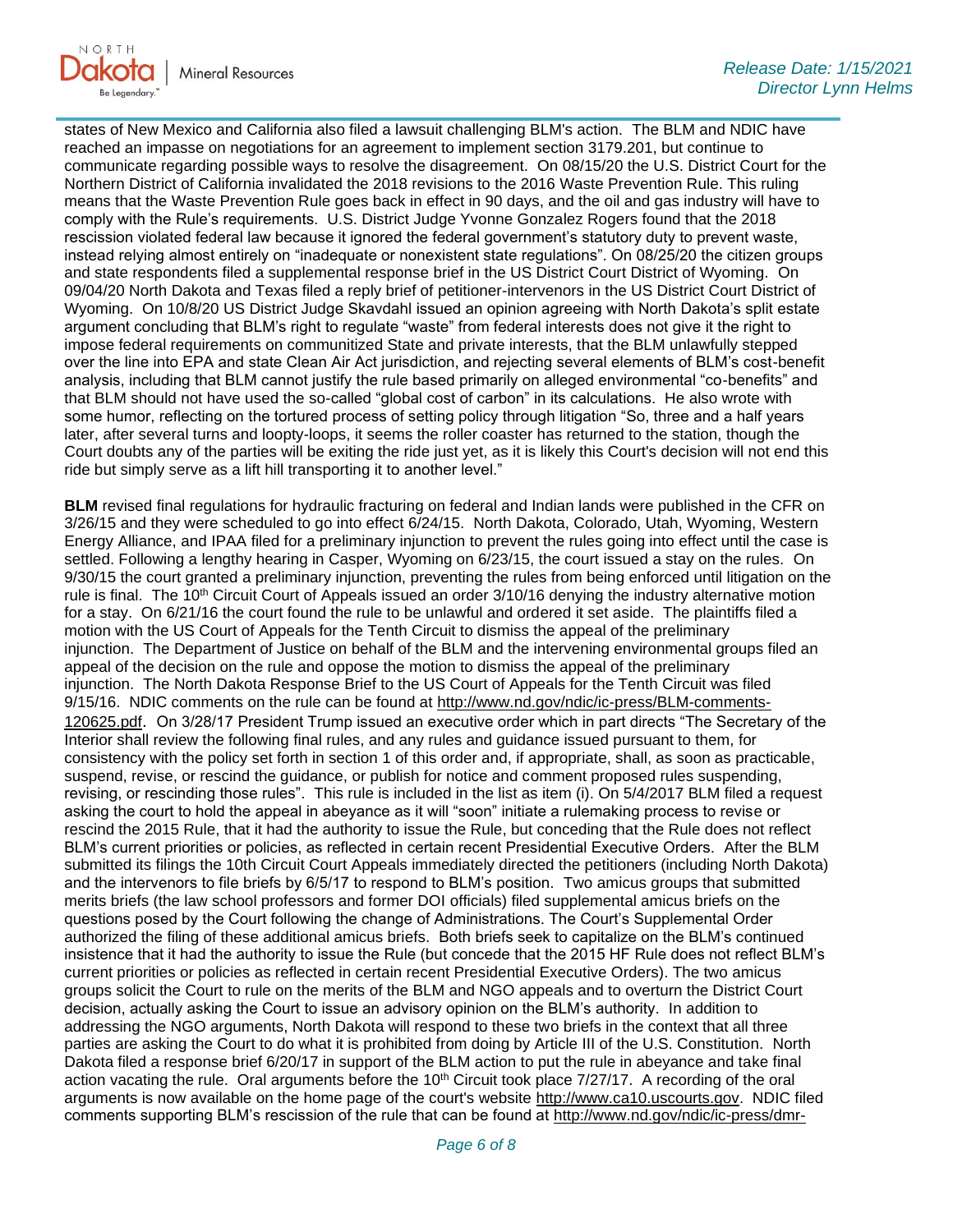

[blm-comment17-9.pdf.](http://www.nd.gov/ndic/ic-press/dmr-blm-comment17-9.pdf) On 09/21/17 the 10th Circuit issued a split (2-1) decision to dismiss the appeals as prudentially unripe, vacate the district court's judgment invalidating the rule, and remand with instructions to dismiss the underlying action without prejudice. Appellees State of North Dakota, State of Colorado, State of Utah, and State of Wyoming's filed a Petition for Panel Rehearing And/Or Request for En Banc Determination on 11/03/17. On 11/06/17 the court ordered the appellants to file a response to the Petition on or before 11/20/2017. The En Banc rehearing request was denied. The  $10<sup>th</sup>$  circuit court has not yet issued its mandate ending the current round of litigation in the Wyoming District court. The Ute tribe filed a motion on 1/12/18 asking the court to dismiss the appeals as moot based on the publication of the rescission rule and leave the WY court decision to vacate the rule in place. The court ordered the DOJ and BLM to file a response by 1/22/18. On 12/29/17 BLM published a final rule rescinding the 2015 Hydraulic Fracturing rules with 2 exceptions 1) the rule does not restore language requiring pre-approval of non-routine hydraulic fracturing operations and 2) the rule does not rescind changes to 43 CFR 3160 due to other rules published between 3/26/15 and 12/29/17 (electronic filing and venting & flaring rules). On 2/7/18 North Dakota filed a reply in support of its motion to dismiss the original rule appeal as moot pursuant to Federal Rule of Appellate Procedure 27(a)(4), and request that the Court should not issue the mandate, nor vacate the District Court's judgment based on two new and important developments: (1) on December 29, 2017, the Bureau of Land Management (BLM) promulgated a final rule rescinding the Hydraulic Fracturing Rule ("HF Rule"), and (2) on January 24, 2018, the Citizen Group Intervenors challenged the repeal of the HF Rule ("HF Repeal Rule") in the U.S. District Court for the Northern District of California.

## **Council on Environmental Quality**

**CEC** On 02/25/2020 the Council on Environmental Quality published a proposal to modernize its National Environmental Policy Act (NEPA) regulations. On 03/09/2020 the NDIC submitted comments in support of the CEQ proposal. NDIC comments can be found at [http://www.nd.gov/ndic/ic](http://www.nd.gov/ndic/ic-press/Council%20of%20Environmental%20Quality%20200309.pdf)[press/Council%20of%20Environmental%20Quality%20200309.pdf](http://www.nd.gov/ndic/ic-press/Council%20of%20Environmental%20Quality%20200309.pdf). On July 15, 2020 the Trump administration issued an executive order to reduce the types and number of projects that will be subject to review under the NEPA, shorten the timeline for reviews, and drop a requirement that agencies consider the cumulative environmental effects of projects, such as their contribution to climate change. On 7/29/20 a coalition of 20 environmental justice, outdoor recreation and conservation groups — led by the Western Environmental Law Center (WELC) and Earthjustice — filed a lawsuit over CEQ's regulations in the U.S. District Court for the District of Northern California.

## **Environmental Protection Agency**

**EPA** On 08/21/2018 the U.S. Environmental Protection Agency (EPA) proposed a new rule to reduce greenhouse gas (GHG) emissions from existing coal-fired electric utility generating units and power plants across the country. This proposal, entitled the Affordable Clean Energy (ACE) Rule, establishes emission guidelines for states to use when developing plans to limit GHGs at their power plants. The ACE Rule replaced the prior administration's Clean Power Plan (CPP) and instead empowers states, promotes energy independence, and facilitates economic growth and job creation. Pursuant to President Trump's Executive Order 13873, which directed Federal agencies to review burdensome regulations, the EPA undertook a review of the CPP. Many believed the CPP exceeded EPA's authority under the Clean Air Act, which is why 27 states, 24 trade associations, 37 rural electric co-ops, and three labor unions challenged the rule. The Supreme Court issued an unprecedented stay of the rule. The proposal was published in the Federal Register on 8/31/18 and EPA took comment on the proposal for 60 days and held a public hearing. More information is available at [https://www.epa.gov/stationary-sources-air-pollution/proposal-affordable](https://gcc02.safelinks.protection.outlook.com/?url=https%3A%2F%2Fwww.epa.gov%2Fstationary-sources-air-pollution%2Fproposal-affordable-clean-energy-ace-rule&data=04%7C01%7Ckahaarsager%40nd.gov%7C6928b6351bcb4a1a121b08d8b9647a47%7C2dea0464da514a88bae2b3db94bc0c54%7C0%7C0%7C637463188508278753%7CUnknown%7CTWFpbGZsb3d8eyJWIjoiMC4wLjAwMDAiLCJQIjoiV2luMzIiLCJBTiI6Ik1haWwiLCJXVCI6Mn0%3D%7C1000&sdata=sNEtmbicwPsQ5kqzUjKlTFrLsSBzSSPnyqanRh1%2BqdQ%3D&reserved=0)[clean-energy-ace-rule.](https://gcc02.safelinks.protection.outlook.com/?url=https%3A%2F%2Fwww.epa.gov%2Fstationary-sources-air-pollution%2Fproposal-affordable-clean-energy-ace-rule&data=04%7C01%7Ckahaarsager%40nd.gov%7C6928b6351bcb4a1a121b08d8b9647a47%7C2dea0464da514a88bae2b3db94bc0c54%7C0%7C0%7C637463188508278753%7CUnknown%7CTWFpbGZsb3d8eyJWIjoiMC4wLjAwMDAiLCJQIjoiV2luMzIiLCJBTiI6Ik1haWwiLCJXVCI6Mn0%3D%7C1000&sdata=sNEtmbicwPsQ5kqzUjKlTFrLsSBzSSPnyqanRh1%2BqdQ%3D&reserved=0) On July 8, 2019, EPA issued the final Affordable Clean Energy rule (ACE) and repealed the Clean Power Plan. On the same day the American Lung Association and the American Public Health Association filed a challenge to the rules in the U.S. Court of Appeals for the District of Columbia. Since then, 22 states, the District of Columbia and six municipalities led by the state of New York lodged a challenge to the rules in the D.C. Circuit, followed closely by a third challenge brought by environmental groups. Numerous industry groups and power providers are seeking to intervene in the litigation in support of the ACE rule. The EPA has asked the court to expedite review of the challenges in the hope of achieving a resolution in the D.C. Circuit by summer of 2020.

**EPA** On 08/24/18 Trump administration officials at EPA announced they are phasing out the agency's enforcement focus on animal waste pollution and the oil and gas industry. Enforcement chief Susan Bodine said she wants to shift the focus away from oil and gas as a sector deserving of extra scrutiny and toward prioritizing broad